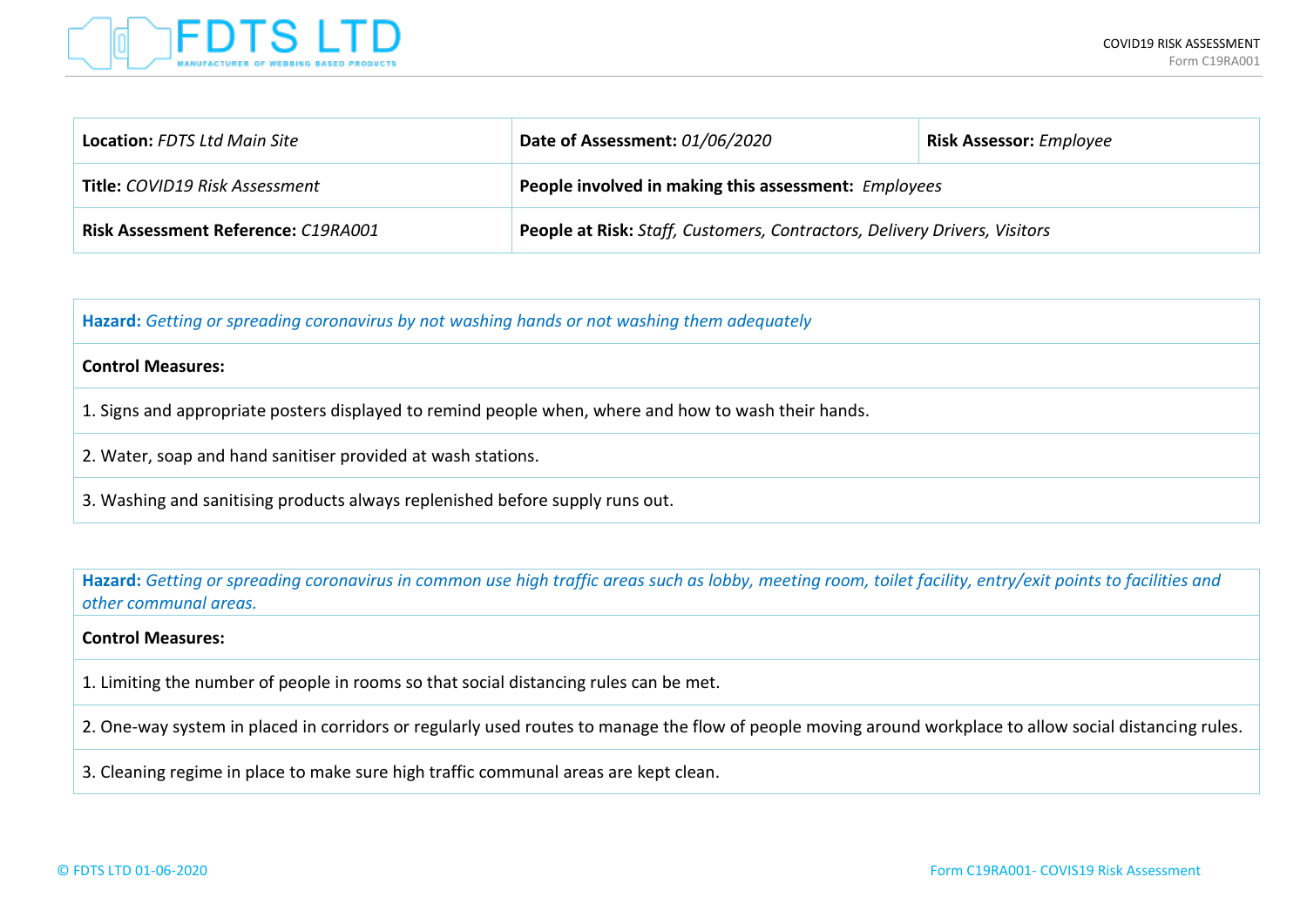

# 4. All visitors to wear face masks (available on arrival in lobby)

5. Restriction of one visitor at a time.

**Hazard:** *Getting or spreading coronavirus by not cleaning surfaces, equipment and workstations.*

## **Control Measures:**

1. Staff trained and instructed how to use cleaning and disinfecting products.

2. Cleaning regime in place to clean equipment and workstations between each user.

3. Reduced the need for people to move around your site as far as possible to reduce the potential spread of any contamination through touched surfaces.

**Hazard:** *Mental health and wellbeing affected through isolation or anxiety about coronavirus.*

### **Control Measures:**

1. Regular keep in touch weekly meetings with staff in place to talk about any work issues and concerns.

**Hazard:** *Contracting or spreading the virus by not social distancing.*

**Control Measures:**